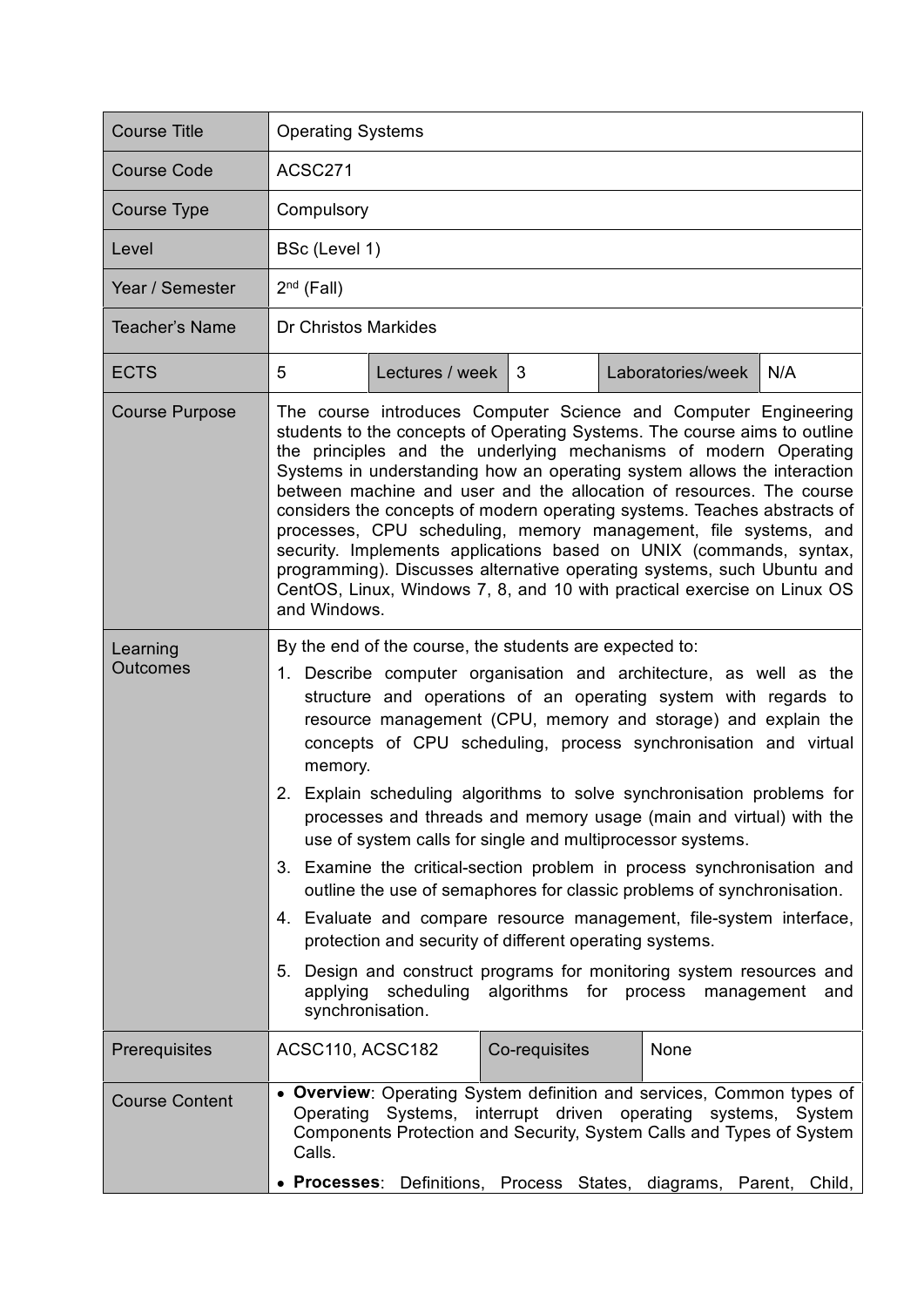|                         | memory sharing and the PCB, Context Switching and diagram, Process<br>Scheduling, Process Creation, Windows and Linux Processes.                                                                                                                                                                                                                                            |
|-------------------------|-----------------------------------------------------------------------------------------------------------------------------------------------------------------------------------------------------------------------------------------------------------------------------------------------------------------------------------------------------------------------------|
|                         | • Threads: Definitions, Single and<br>Multithreaded, Multithreading<br>Programming, Thread Context Switching, Benefits, User and Kernel<br>Threads, Multithreading Models and Diagrams, Threading Issues,<br>Windows and Linux Threads.                                                                                                                                     |
|                         | • CPU Scheduling: Overview, CPU Scheduler and Dispatcher, Scheduling<br>criteria, Optimisation criteria, Scheduling Algorithms, Gantt Charts, Pre-<br>emptive and Non-preemptive Scheduling, and Algorithm Evaluation                                                                                                                                                       |
|                         | • Process Synchronisation: Producer / Consumer, Solution to Critical<br>Section Problem, Algorithms and Semaphores, Deadlock and Starvation,<br>Synchronisation Problems - Dining Philosophers Problem.                                                                                                                                                                     |
|                         | • Memory: Overview, Binding Instructions and Data to Memory, Memory<br>Management, Memory Management Unit, Swapping, Dynamic Loading,<br>and Dynamic Linking Contiguous Allocation, Dynamic Storage Allocation,<br>Fragmentation, Page faults sand segmentation.                                                                                                            |
|                         | • Virtual Memory: Overview and Implementation, Demand and pure<br>demand paging, Page Tables and Page Faults, Page Replacement and<br>Algorithms, Page Fault and Page fault Correction.                                                                                                                                                                                     |
|                         | • File System Interface: File system, Definitions and operations on files<br>and directories, Different structures (NAS, SAN), File systems, Different<br>storage methods and Scheduling Algorithms.                                                                                                                                                                        |
| Teaching<br>Methodology | The taught part of course is delivered to the students by means of lectures,<br>conducted with the help of computer presentations. Lecture notes and<br>presentations are available through the e-learning platform and the web for<br>students to use in combination with the textbooks.                                                                                   |
|                         | The course will combine theoretical aspects of operating systems with<br>some practical work with the concepts of operating systems. Delivery will<br>be based on 2 period lecturing and 1 laboratory period. Laboratory work<br>will mainly consist of introducing students to the practical and students are<br>expected to complete the practical outside contact hours. |
| <b>Bibliography</b>     | Textbooks:                                                                                                                                                                                                                                                                                                                                                                  |
|                         | Abraham Silberschatz, Peter Baer Galvin, "Operating System<br><b>Concepts", 10th Edition, Wiley, 2018, ISBN: 978-1119456339.</b>                                                                                                                                                                                                                                            |
|                         | References:                                                                                                                                                                                                                                                                                                                                                                 |
|                         | A. S. Tanenbaum, "Modern Operating Systems", 4 <sup>th</sup> Edition, Pearson,<br>2016, ISBN: 978-9332575776.                                                                                                                                                                                                                                                               |
|                         | W. Stallings, " Operating Systems: Internals and Design Principles",<br>$\bullet$<br>9th Edition, Pearson, 2017, ISBN: 978-0134670959.                                                                                                                                                                                                                                      |
| Assessment              | Students are assessed on the theoretical aspects of the course through<br>tests, and the final exam, while practicals cover the applied and hand-on<br>aspects of the course. Coursework will comprise of two tests, a set of<br>practicals, one assignment, and three-hour closed book exam. The weights<br>for each assessment component are:                             |
|                         | 10%<br>Assignment:                                                                                                                                                                                                                                                                                                                                                          |